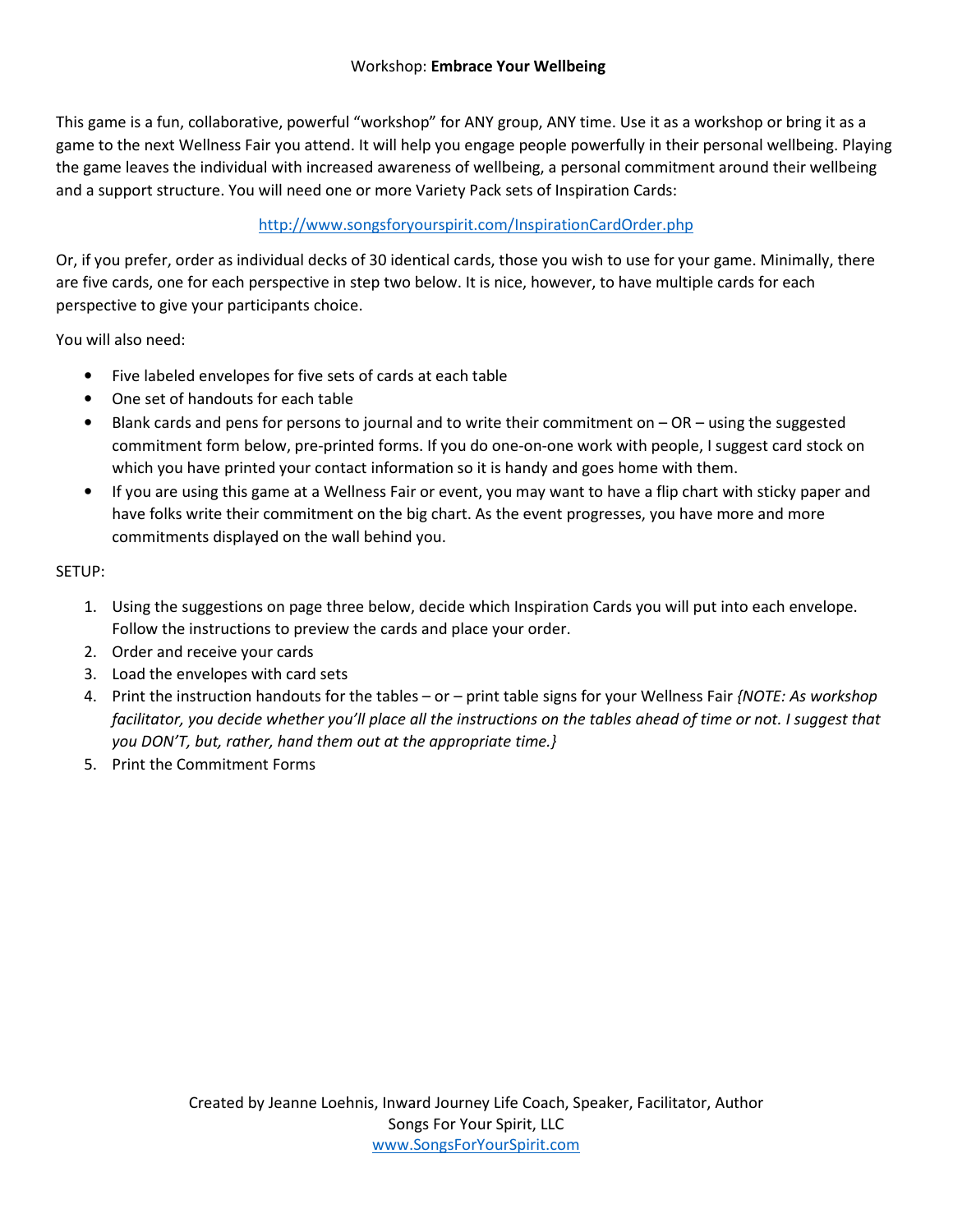#### **OUTLINE FOR YOUR WORKSHOP OR WELLNESS FAIR GAME**:

1. **GETTING STARTED:** *As a workshop*, this experience involves people sharing vulnerably about their personal wellbeing. You know yourself and at least to some extent, your group, the level of trust present, the level of discomfort (or not!) with this type of experience. It is important for you to set a tone which creates safety and to invite their open minds, sense of adventure, trust in the process. You will also want to ask for confidentiality, non-judgment, encouragement and support for one another.

*As a Wellness Fair game,* the experience is sometimes one-on-one – you and this other person. You create the safe atmosphere as you know how to do! However, you may also have the advantage that groups of people who already know and support one another travel the tables at the fair together. This makes for built-in accountability partners as well as built-in mirrors of truth (friends can see in us what we cannot).

- **2. STEP 1**  DISCUSSION: What does *embracing your wellbeing* mean to you? What areas does it include (physical wellbeing, food choices, ...)? When our wellbeing is "off", what do we experience? When it is "on", what is possible? This discussion is meant to set the stage for the rest of the workshop or game. *At a workshop*, the discussion can be with the entire group or at the individual tables. Depending on the time you have for the entire experience, you may do both! Invite discussion at the tables. Then, using a flip chart to write answers, call for each table to offer the ideas they discussed.
- **3. STEP 2** Point your participants at the Step 2 guidance page. Each person will select the statement which is most true for them.
	- 1) I fully embrace and celebrate my well-being!
	- 2) I don't know where to begin to experience well-being.
	- 3) I don't have time to think about my well-being.
	- 4) Other things are more important than my well-being.
	- 5) My well-being is a pipe dream it will never happen!
- 4. **STEP 3** Invite each person to select a collage from the envelope whose number matches their choice from Step 2. Guide them to use the collage, its questions, their intuition, their deep inner truth, to come up with **one step forward** toward embracing more of their wellbeing. *In a workshop*, you may have them journal on the questions. Consider also discussions at the tables, or in subgroups of two, where participants help one another dig deeper. *Then, have each participant make a commitment*: What is it? By when or how frequently will they do it? What do they believe will be its impact on their life? *Complete the commitment form*.
- 5. **STEP 4** Commitment Ceremony. Having drawn a real or imaginary line on the floor, gather all participants on one side of the line and you on the other. Then, one by one, each person steps up to the line, hands you their commitment form which you hold so they can read it aloud with conviction. When they feel empowered, they take back their form and cross the line, ready to acknowledge each next person.
- 6. **STEP 5** Invite each person to take an Inspiration Card home as yet another reminder of their commitment. This may be the card which they used today or a card which represents the impact of their committed journey.

Created by Jeanne Loehnis, Inward Journey Life Coach, Speaker, Facilitator, Author Songs For Your Spirit, LLC www.SongsForYourSpirit.com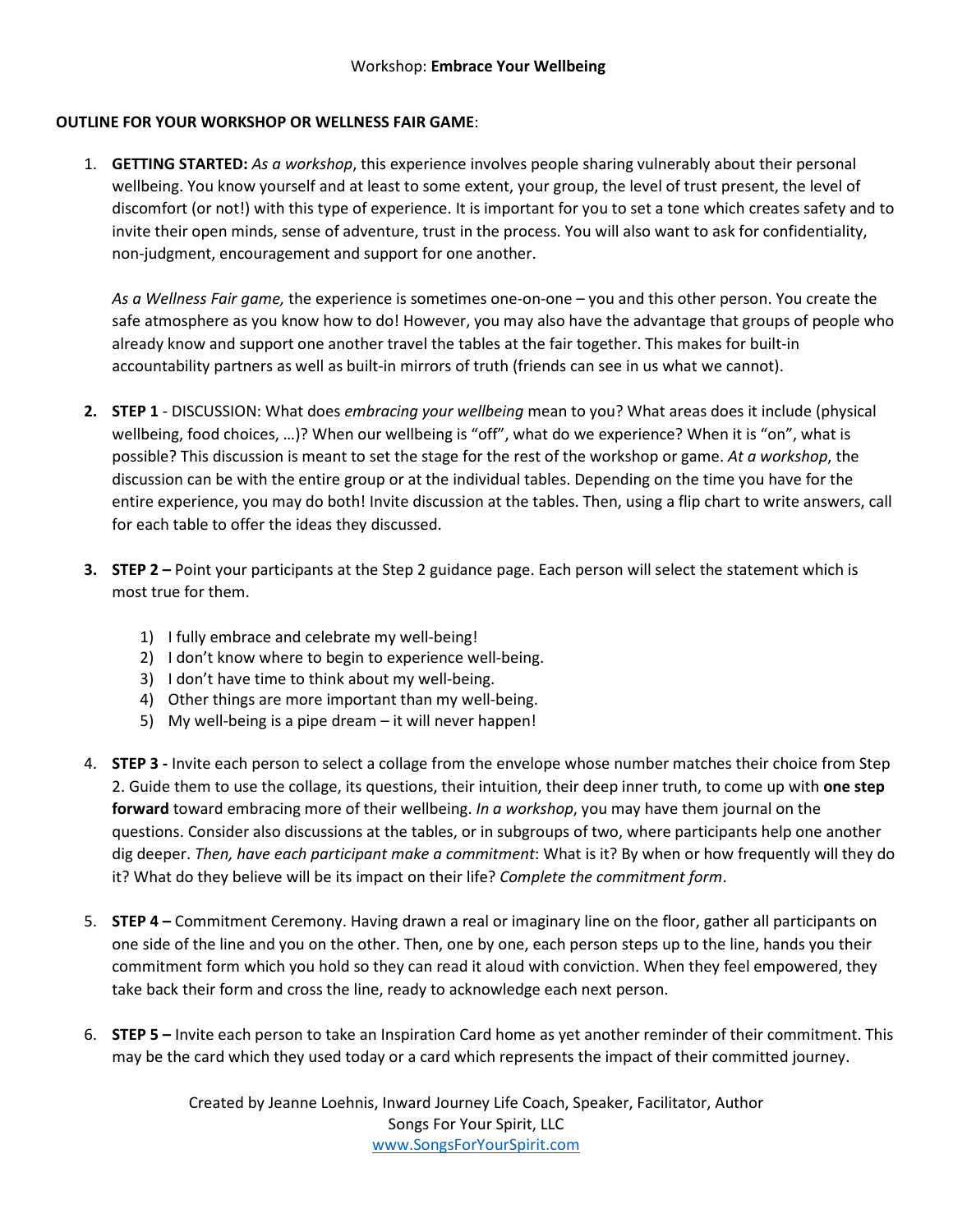#### Workshop: **Embrace Your Wellbeing**

FACILITATOR: Here are the topics for the five table envelopes and the cards suggested for each. Use this link to preview and order each suggested card: https://www.songsforyourspirit.com/InspirationCardOrder.php Cards marked with an (\*) are not *yet* in the Variety Pack; it will take a bit longer to fill your order. Use the links on that page or the extra links below to view these cards.

#### **1. I fully embrace and celebrate my wellbeing!**

A New Focus Celebrating You Mind Your Own Big Ideas (\*)Grow https://www.songsforyourspirit.com/LifeCoachPromptsGrow.php

#### **2. I don't know where to begin to experience wellbeing.**

(\*)Survival Guide https://www.songsforyourspirit.com/LifeCoachPromptsSurvivalGuide.php (\*)Imprisoned https://www.songsforyourspirit.com/LifeCoachPromptsImprisoned.php (\*)Rock the World https://www.songsforyourspirit.com/LifeCoachPromptsRockTheWorld.php (\*)Unveiling You https://www.songsforyourspirit.com/LifeCoachPromptsUnveilingYou.php Adventure Looking Forward

#### **3. I don't have time to think about my wellbeing.**

(\*)Start Today https://www.songsforyourspirit.com/LifeCoachPromptsStartToday.php Wake Up Your Life The Gift of Time Be the Woman

#### **4. Other things are more important than my wellbeing.**

(\*)Persevere https://www.songsforyourspirit.com/LifeCoachPromptsPersevere.php The Center Challenges Ahead It's Time, Break Free

#### **5. My wellbeing is pipe dream – it will never happen!**

Dwell in Possibility Walk On Life Without Limits Infinite Possibilities (\*)Penny Lane https://www.songsforyourspirit.com/LifeCoachPromptsPennyLane.php

> Created by Jeanne Loehnis, Inward Journey Life Coach, Speaker, Facilitator, Author Songs For Your Spirit, LLC www.SongsForYourSpirit.com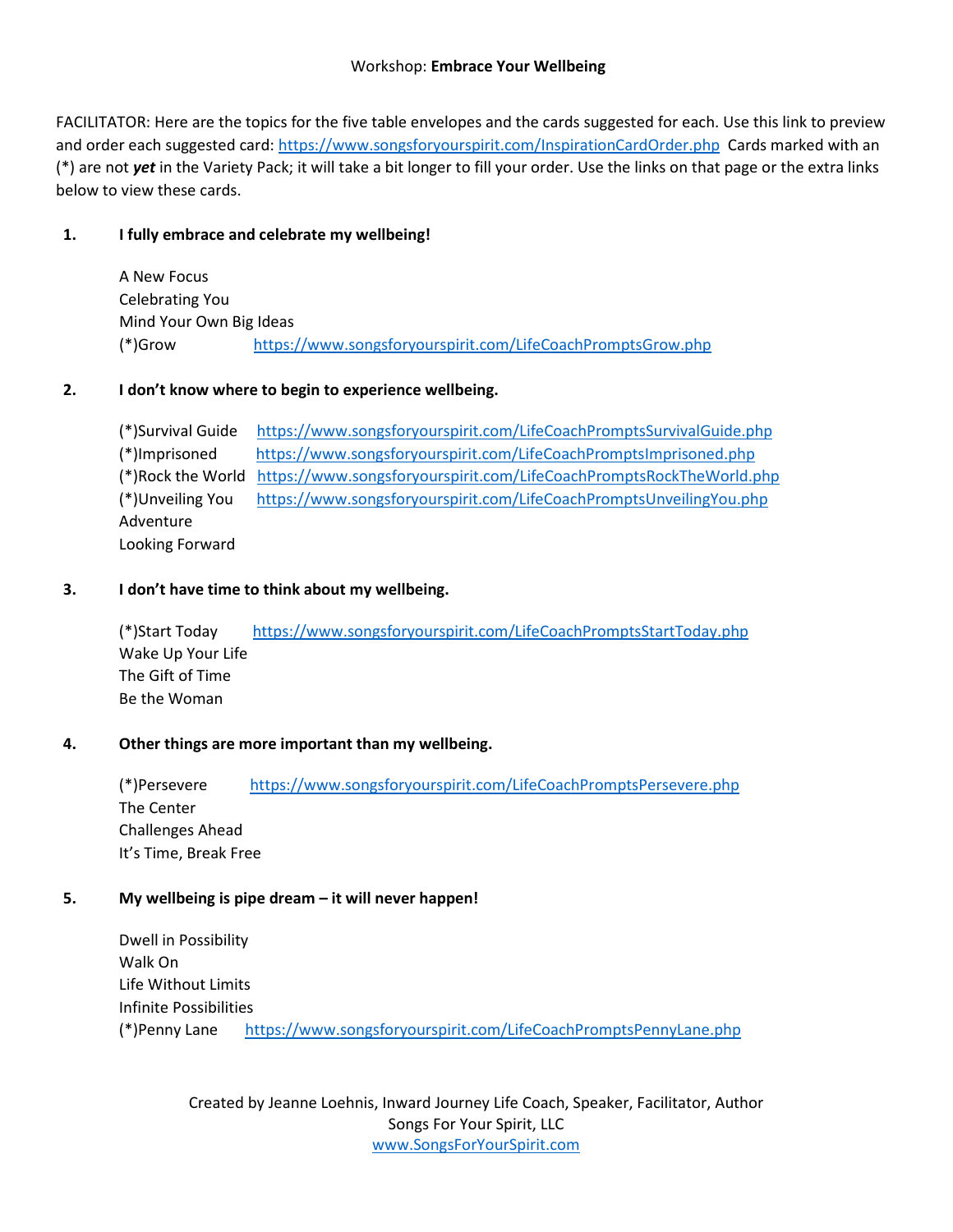# TAKE ONE POWERFUL STEP TOWARD EMBRACING YOUR WELL-BEING!

**STEP ONE:** What does embracing your well-being mean to you?

**STEP TWO:** Which of these statements is MOST true for you?

- **1. I fully embrace and celebrate my well-being!**
- **2. I don't know where to begin to experience well-being.**
- **3. I don't have time to think about my wellbeing.**
- **4. Other things are more important than my well-being.**
- **5. My well-being is a pipe dream it will never happen!**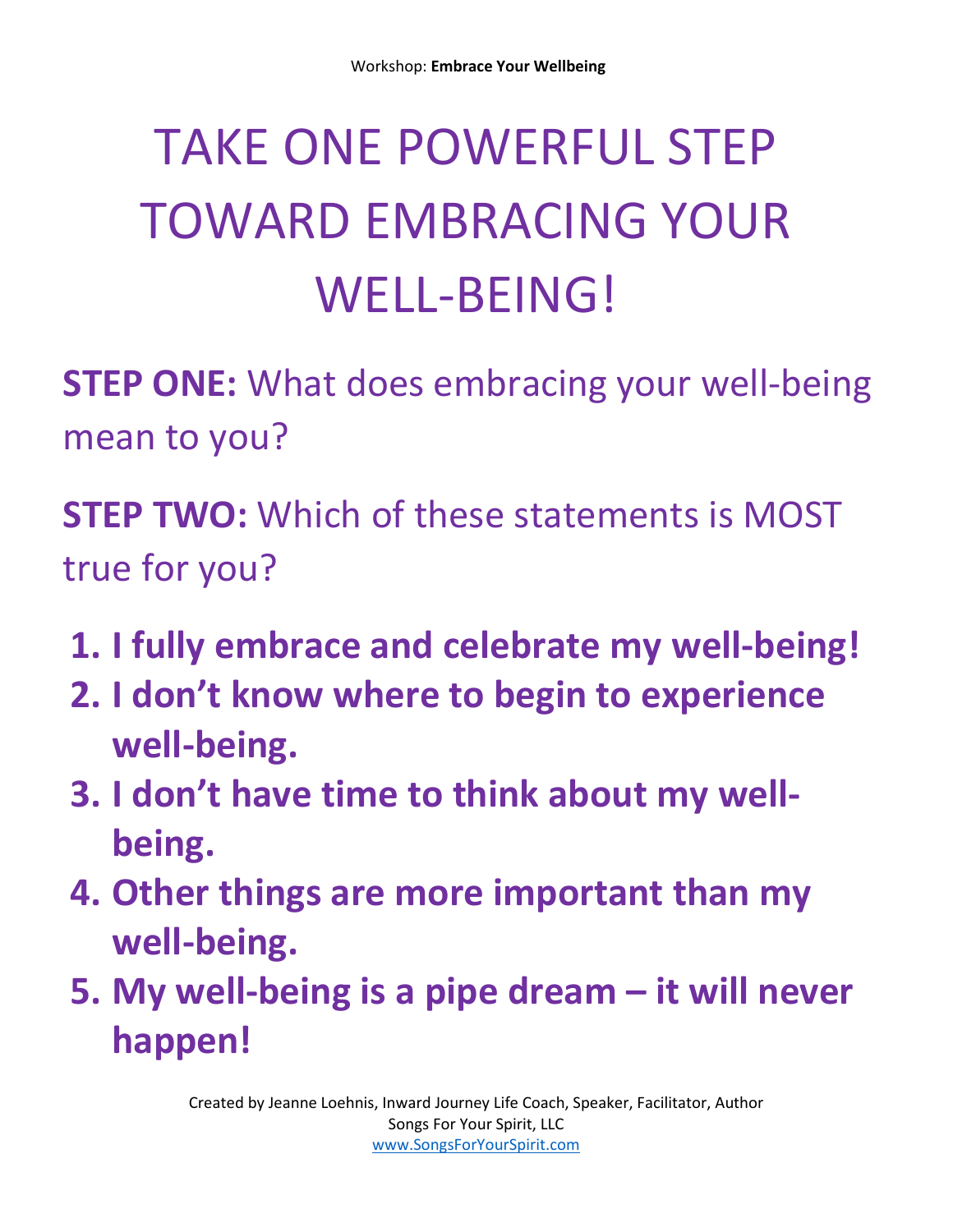**STEP THREE:** Based on your response, select a card with the same number (1-5). Use the collage and its questions in combination with your intuition, what you know and feel about YOU, to come up with **one step forward** toward you embracing more of your wellbeing.

Define your commitment clearly: What is it? By when or how frequently will you do it? What do you believe its impact will be on your life?

### *What one action step will you commit to now?*

**STEP FOUR:** Write your commitment on the flip chart. Ask a friend to support you in following through. Select a small card to take with you for inspiration. Reference it daily as a reminder of this commitment.

**STEP FIVE:** Select an Inspiration Card to take with you.